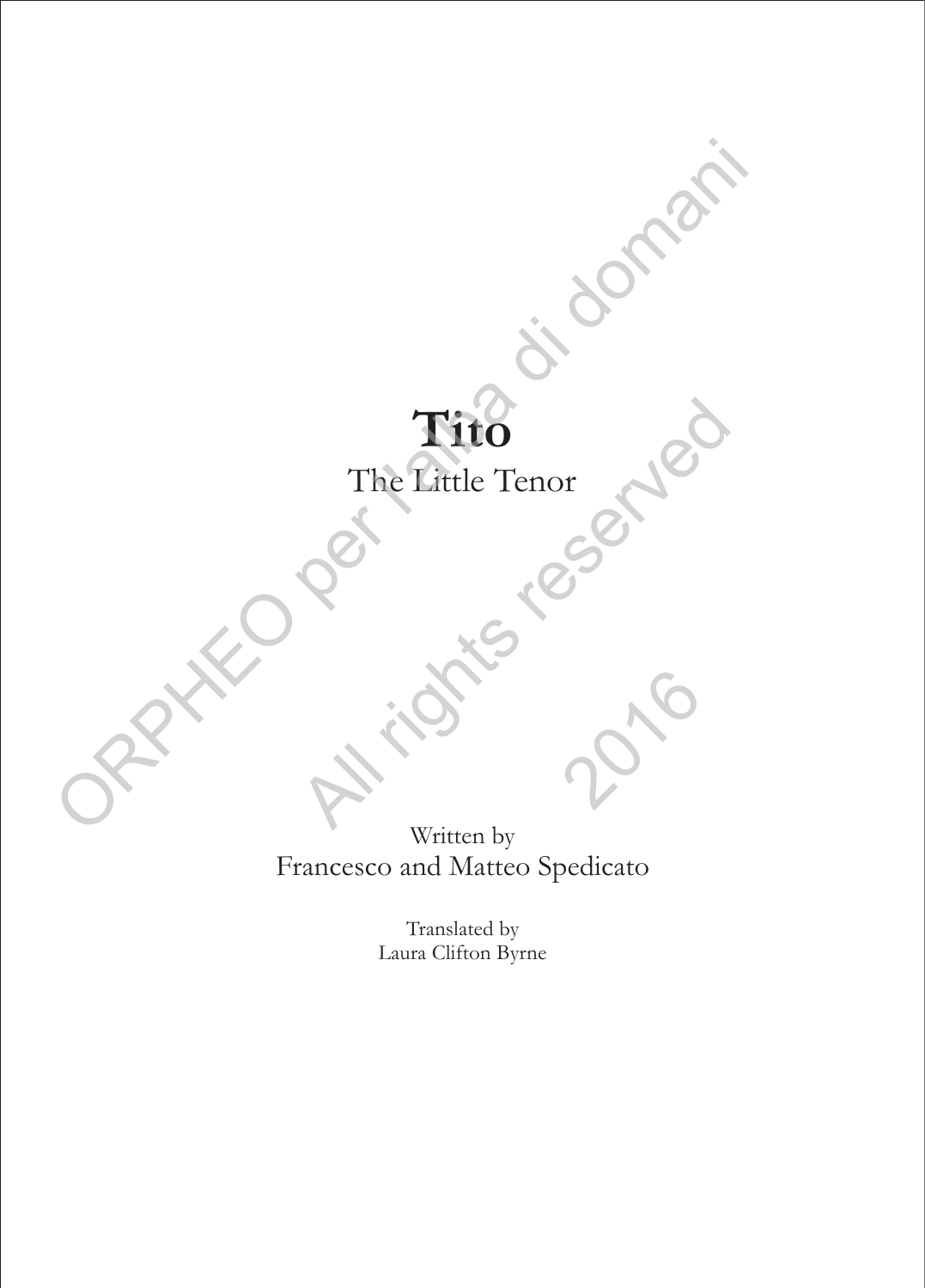| Contents                           |    |
|------------------------------------|----|
|                                    |    |
| Foreword by Beatrice Rana          | 6  |
| Introduction                       | 7  |
| 1. A Strange Energy in the Air     | 9  |
| 2. My Tummy Hurts!                 | 10 |
| 3. My Lecce                        | 12 |
| 4. The Big Festival                | 14 |
| 5. The Boy with the Perfect Ear    | 18 |
| "Tito, What Have You Done?!"<br>6. | 20 |
| 7. The Nightingale's Mischief      | 21 |
| 8. Call Me Maestro                 | 23 |
| 9. Preserve Before Singing         | 26 |
| 10. A Tenor or a Coward            | 28 |
| 11. Where Is Tito?                 | 30 |
| 12. As They Say in Argentina       | 33 |
| 13. And the Stars Were Shining     | 35 |
| 14. Three, Two, One, Opera!        | 41 |
|                                    |    |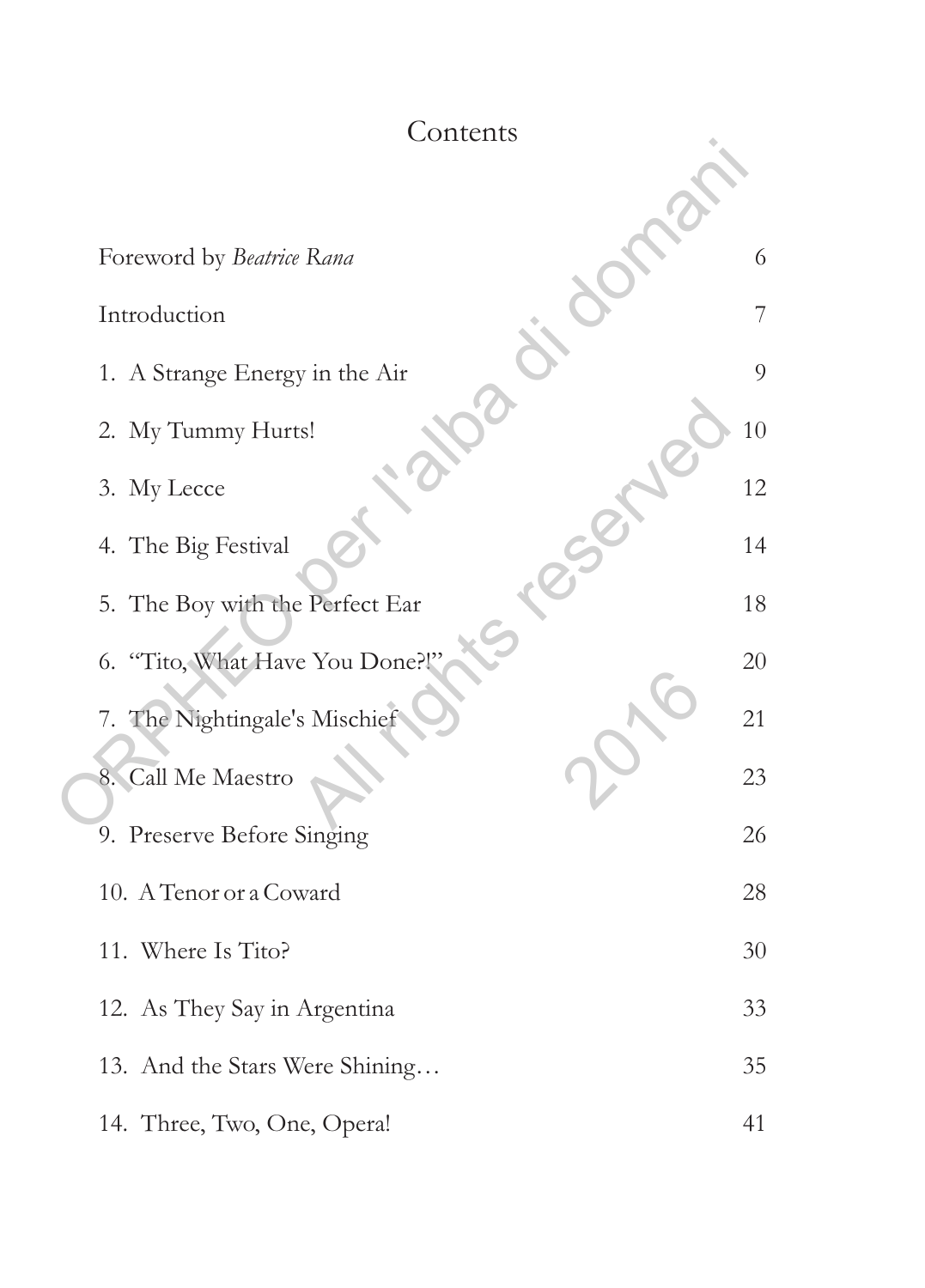| 15. America                       | 45     |
|-----------------------------------|--------|
| 16. Lights! Camera! Action! Sing! | 49     |
| 17. Perché la Vita è Bella        | $52\,$ |
| Acknowledgments                   | 55     |
| Bibliography                      | 55     |
|                                   |        |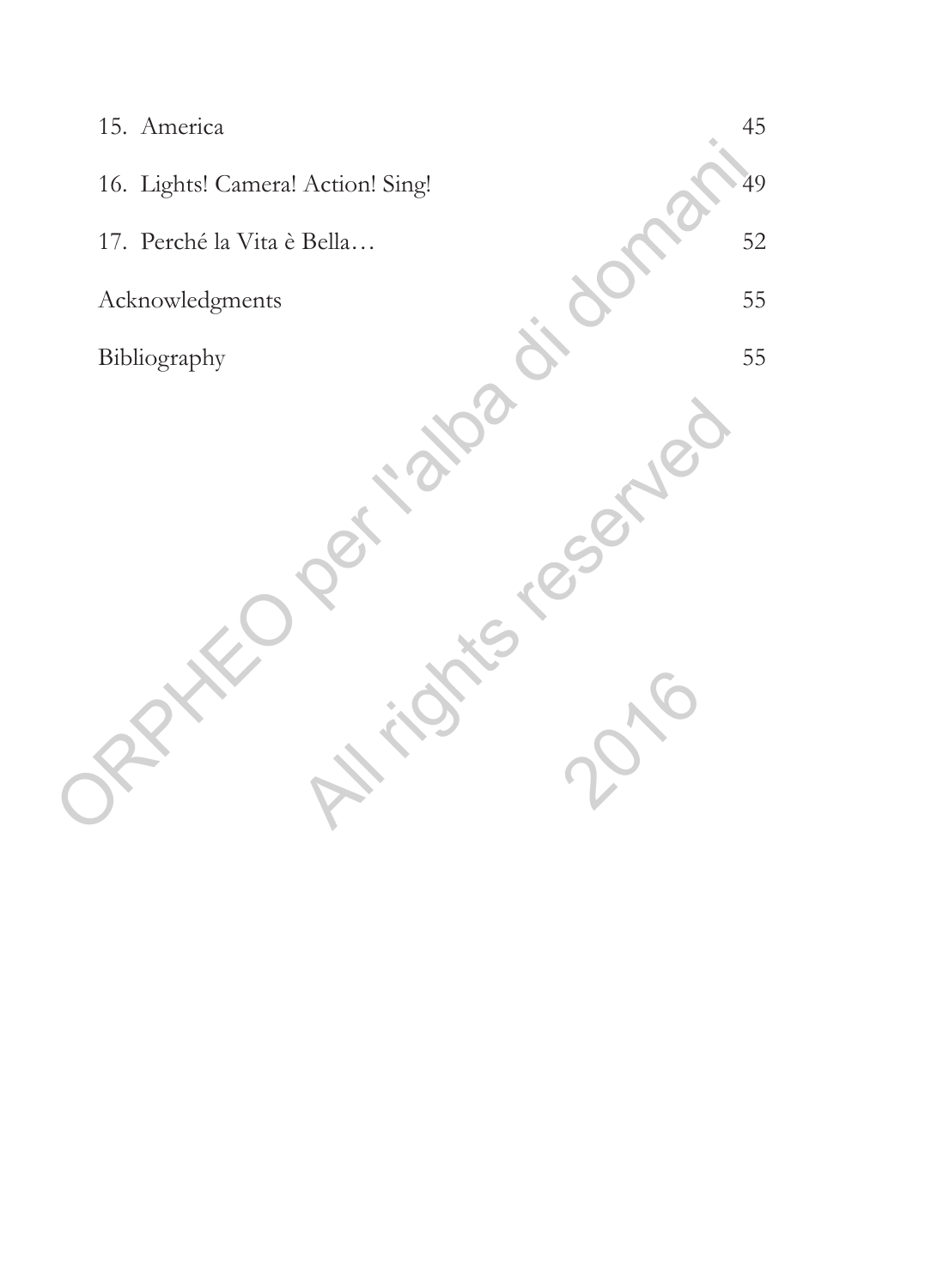## The Big Festival

4

Tito adored Lecce. How could anyone not? The beginning of spring was a wonderful time of year. The scent of pine trees growing near the turquoise Adriatic Sea signaled the end of winter. Flowers painted the countryside orange, purple, and yellow. Suddenly, *Salento* was alive and warm. Scattered clouds brushed the blue sky. Everything in *primavera*<sup>10</sup> led to the onset of summer. The Big Festival<br>
Tito adoted Lecce. How could anyone note The beginning of s<br>
was a wonderful time of year. The second of pince trees growing needs<br>
turquoise Adriatic Sea signaled the end of winter. Flowers paint<br>
count

<sup>11</sup> The peak of heat always fell on *Festa di Sant'Oronzo* , a celebration of Lecce's patron saint. *Sant'Oronzo*'s statue stood tall on top of a Roman column in the center of town. Every year, Tito looked forward to August 26th. There was no place he'd rather be than in *Piazza Sant'Oronzo*<sup>12</sup> with everyone he knew, welcoming the arrival of their favorite saint.

This year, like many before it, featured a lively marching band accompanying the procession. The musicians united with the cheering crowd and everyone paraded around the whole city together. Tito tirelessly followed the entire route, arriving at *Piazza Duomo*<sup>13</sup>. Here, everyone asked for their own personal miracles. To Tito's eyes, there were many strange looking characters. ountryside orange, purple, and yellow. Suddenly, *Salento* was ali<br>
zarm. Scattered clouds brushed the blue sky. Everything in *primarera*<br>
ne onset of summer.<br>
The peak of heat always fell on *Festa di Sant'Oronzo*<sup>1</sup>, a particular procession. The musicians united with the expone paraded around the whole city together. Then the exponentier route, arriving at *Piazza Duomo*<sup>13</sup>. Here, every personal miracles. To Tito's eyes, there were nect

While holding Antonietta's hand, he gestured at the funny people and asked, "Mamma, who is he? …who is she?"

She said sharply, "Stop pointing. It's rude!"

Tall men wore long robes, their faces covered. Everyone told Tito not to be afraid, but deep down, he knew they were ghosts. There were policemen with crazy hats, mounted on horses decorated with colorful

<sup>&</sup>lt;sup>10</sup> "Springtime" in Italian.

 $11$ <sup>11</sup>A festival in Lecce celebrated officially since 1658. It is common for small towns and cities in southern Italy to celebrate their patron saints with a festival in the summer. *Sant'Oronzo* is known as *Saint Orontius of Lecce* in English.

 $12$ <sup>12</sup>The main *piazza* (town square) of Lecce.

<sup>&</sup>lt;sup>13</sup>The *piazza* of Lecce's cathedral, built in 1144 AD.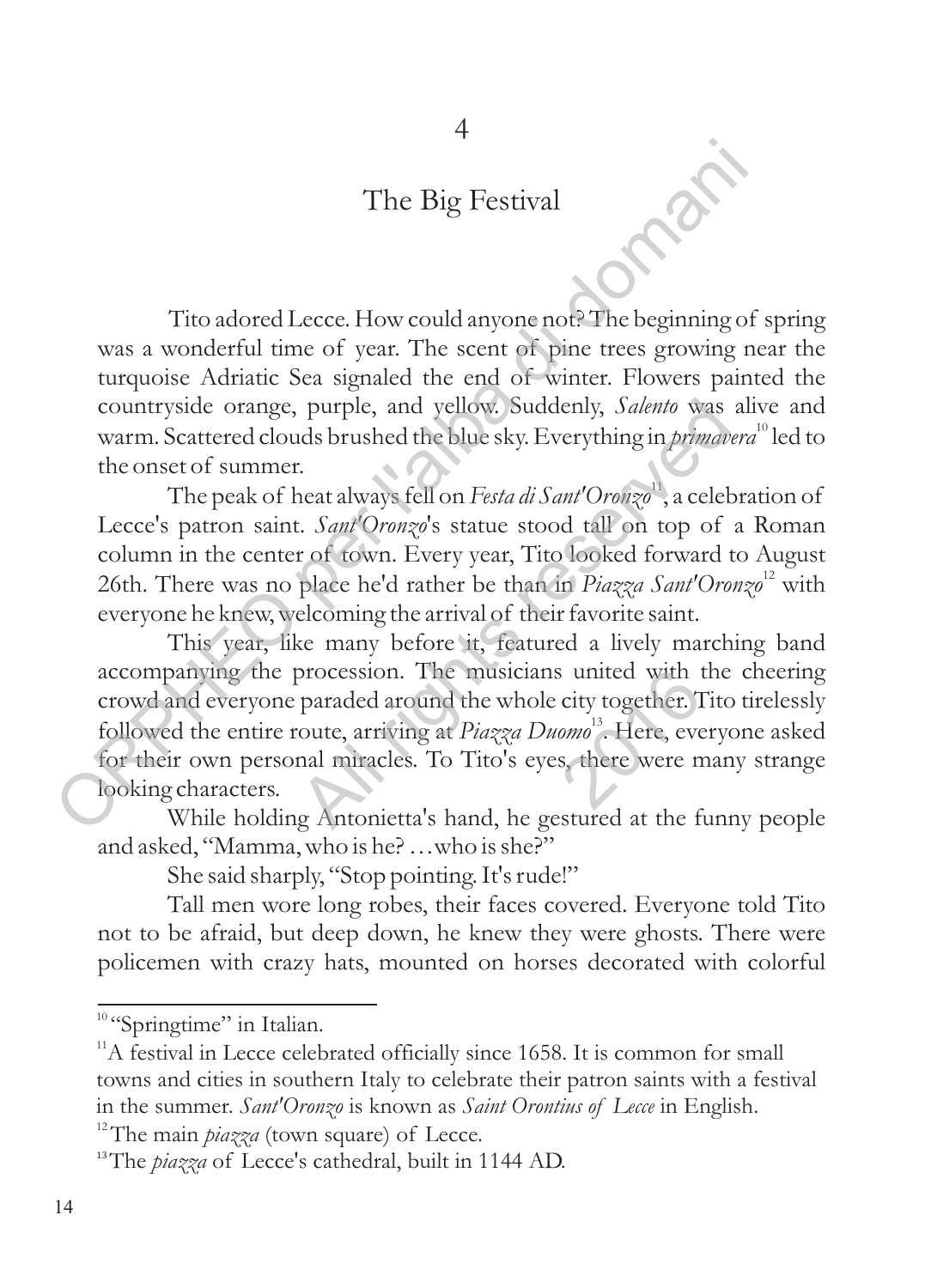feather plumes. He noticed lots of sad, lonely looking women. He had seen them before, hanging around the streets near his house. During the parade, these women walked barefoot on the stone street, begging for forgiveness.

Tito was happy to people watch, but soon, something else caught his attention. The irresistible smell of cotton candy filled the air. Packs of children and their parents crowded around, mesmerized: near the cotton candy maker, wizened, expert hands prepared *copeta*<sup>14</sup>. The mustached man shaped and folded the caramelised concoction of sugar and almonds with hypnotizing movements of his metallic knife.

The best part of the night was that the sky was crystal clear. Miraculously, it happened every single year. The stars were glowing, and Tito counted them one by one. On top of the world, he saw a giant, silver moon. Back in the street though, it was hot, with an explosion of color. The electric *luminarie*<sup>15</sup> reflected vibrant hues on the the sweaty skin of the moving crowd, which strolled to *Piazza Sant'Oronzo* for the final concert.

Although the *piazza* was huge, they were packed like sardines. Complete chaos! To Tito, it was a vast ocean of legs, and he struggled to see anything. He shouted, "Papa! I didn't come here to watch people's butts! Lift me up!" Luigi laughed, and hoisted Tito onto his shoulders. The ocean of legs transformed into a field of hair. Everyone's eyes were focused on <sup>16</sup> the huge, gazebo-like *cassa armonica* .

The musicians, handsome in their shiny uniforms, were getting ready to play. As soon as the conductor stepped on the stage, there was total silence. The level of concentration was so high, that the moment the baton started to move, a rain of notes fell on the crowd. From his perch on the shoulder tower, Tito saw the effect music had on people. Time stood still. Everyone's jaws dropped in awe. Even the statue of *Sant'Oronzo* looked pleased. For the first time, Tito felt his heart beating in sync with the music. The *piazza* breathed in unison. them before, hanging around the streets near his house. During the processure worren walked barefoot on the stone street, begging for foregiver Tho was happy to people wareh, but soon, something else can determined a meth diraculously, it happened every single year. The stars were glow<br>
ito counted them one by one. On top of the world, he saw a gian<br>
noon. Back in the street though, it was hot, with an explosion of col<br>
lectric *luminarie* formed into a field of hair. Everyone's eyes were<br>tho-like *cassa armonica*".<br>nusicians, handsome in their shiny uniforms,<br>As soon as the conductor stepped on the stage, the<br>vel of concentration was so high, that the mome<br>

"What kind of music is this?" Tito asked.

<sup>&</sup>lt;sup>14</sup>Similar to almond brittle, *copeta* is simply made and has Arabic origins. It can be found at nearly every kind of celebration in Lecce, from Christmas to Easter. <sup>15</sup>Intricate, tall structures made of thousands of colored light bulbs, exhibited at night during big celebrations.

 $^{16}$ A "soundbox" – a temporary structure made to amplify the sounds of a band or orchestra during special occasions.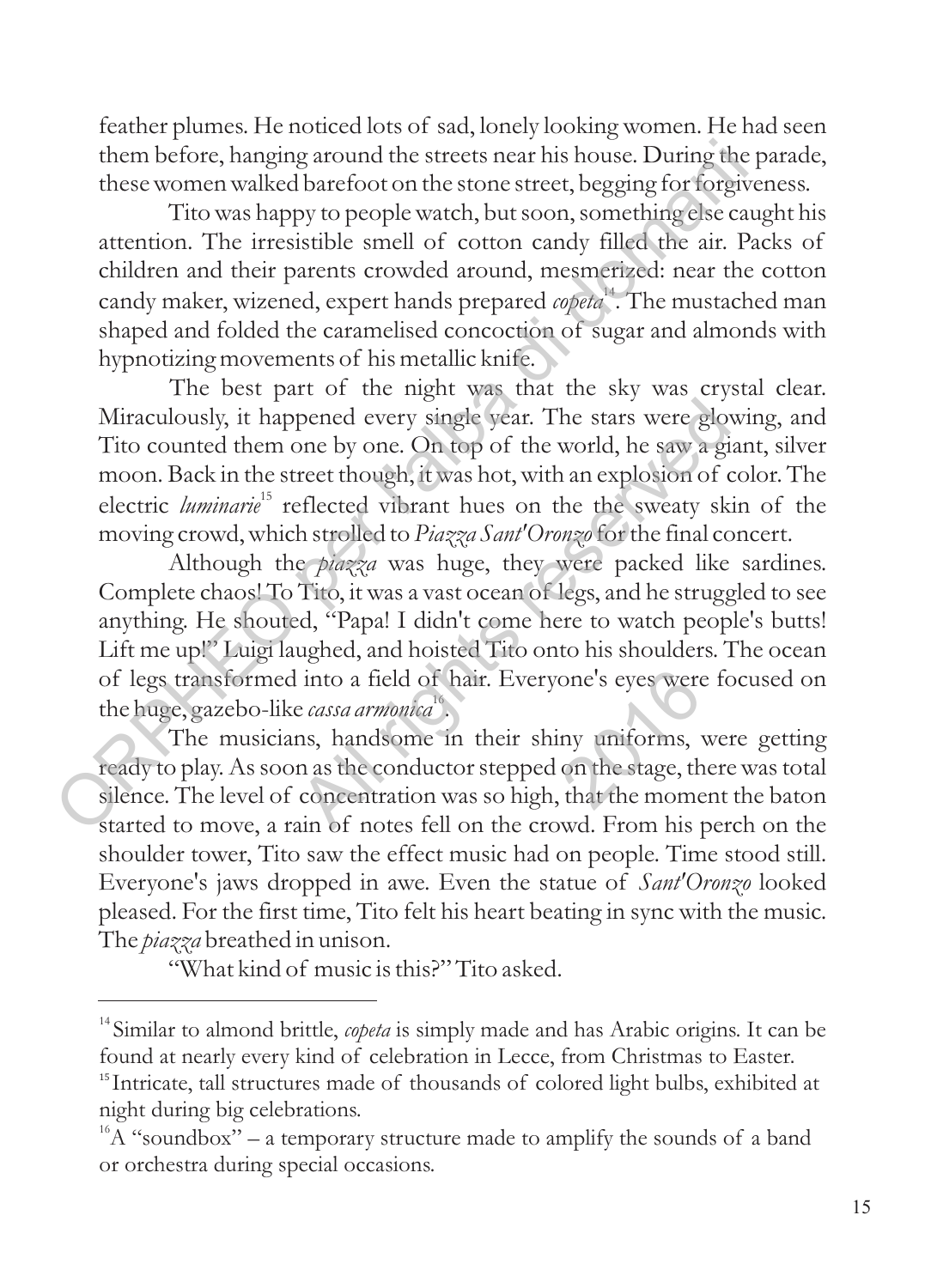"This is opera, son!" his father explained.

"I like opera!" exclaimed the boy. He moved his arms in big waves, imitating the conductor throughout the concert.

As soon as the music ended, Tito heard someone say, "Maestro, you were great. You didn't miss a single note!"

Tito looked behind his perch and saw an old man with a long white beard smiling up at him. The man handed him two coins as a reward. Tito thanked him and bowed from his father's shoulders. He slid down and ran toward Antonietta, yelling, "Mamma, we're rich!" "I like operal" exclained the boy. He moved his arms in big v<br>imitaing the conductor through out of concert.<br>As soon as the music ended, Tito heard someone say. "Maestre<br>were great. You didn't miss a single note!"<br>The look

On the other side of the *piazza*, paper balloons soared into the sky, lighting the night with their candles. Looking at the trail of lanterns, Tito felt inspired. No one knew it yet, but soon he would be taking his own flight toward the stars. ghting the night with their candles. Looking at the trail of lantern<br>elt inspired. No one knew it yet, but soon he would be taking his ow<br>oward the stars.

Ation 2016

16